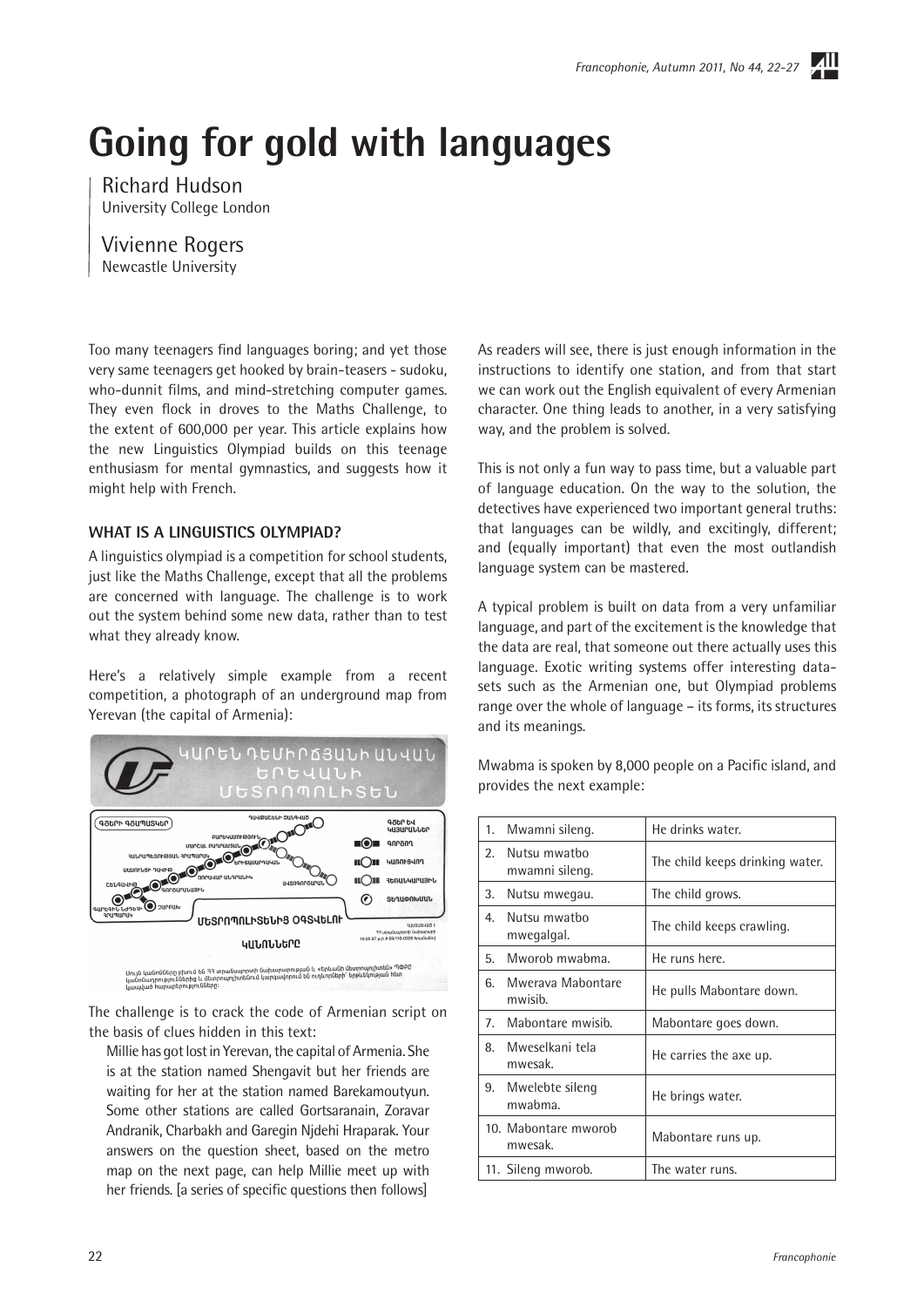Here the challenge is to work out the meaning of each Mwabma word. This is quite a complex intellectual operation, just as with the Armenian script, because we have to take account of several different facts at the same time. For example, looking at the first row tells us that either *mwamni* or *sileng* means 'water', but it's only when we look at later examples (such as sentence 11) that we can be sure that it's *sileng*.

Once again, the exercise brings out some important general facts about language (in National Curriculum terminology, 'knowledge about language'). Mwabma and English have different rules of syntax: Mwabma has no separate subject pronouns (so *mworob* in 5 means 'he runs') and allows verbs such as *mwisib*, meaning 'go down' (see 7), to combine with other verbs, such as *mwerava*, 'pulls', as in 6. Moreover, words in one language do not necessarily translate simply into single words in another language. For instance, 'bring' is translated in 9 by two Mwabma words, *mwelebte* and *mwabma*; we know that the latter means 'here', so we assume that the former means 'carry'.

Both these examples are at the easy end of the Olympiad scale. At the other end we have a Vietnamese problem consisting of a six-line poem written in two different non-English scripts. One is western, but with added accents:

- 1. Trải qua một cuộc bể dâu,
- 2. Trăm năm, trong cõi người ta,
- 3. Trời xanh quen thói má hồng đánh ghen.
- 4. Những điều trông thấy mà đau đớn lòng;
- 5. Chữ tài, chữ mệnh, khéo là ghét nhau.
- 6. Lạ gì bỉ sắc, tư phong,

The other version of the same poem is based on the Chinese writing system:

。邏之彼嗇私讐 。吞青惯退 嗎紅打悭 **。仍調**韻值罵忉疸焘 。腋戈没局浟橷 f. **慕**離軸揆倝嗟

The snag is that the order of the lines is jumbled, so we don't know which of the lines numbered 1-6 corresponds to, say, line 'a' in the Chinese version. Worse still, although the data-set also includes an English translation of each line, these too are in jumbled order. The challenge is to work out how the three series of lines correspond – for example, which of a-f corresponds to line 1, and what that line means. Quite a headache.

#### **OUTCOMES AND AWARDS**

The main outcome is that – so we are told by teachers – children love these challenges. One teacher wrote:

The Olympiad went really well this morning. In the end we had 41 boys who took part and 'battled' in earnest for two hours! Will have to bring chocolates in tomorrow, I think. Thanks for giving us the opportunity. I feel it is another way of encouraging languages as a whole, and especially in a boys' school.

And another:

Our younger students are all entering Foundation level as a group – and it is really the first time that I've seen students actually get so involved in working out how languages work. It really is brilliant!! Thank you very much.

These teachers are both language specialists, which makes their comments on the novelty and potential of the approach particularly encouraging.

The clearest evidence that we have for the popularity of the Olympiad is the increase in our numbers, from 600 pupils in 2010 (our first year) to 1200 in 2011. As the Olympiad is a non-curriculum activity, the competitors are mostly volunteers, some of whom even volunteer for extra 'linguistics clubs' in lunch hours. We are both surprised and impressed by the number of teachers who take on this extra burden, and we take the teachers' enthusiasm as further evidence of the enthusiasm of their pupils.

What kinds of pupil take the Olympiad? Boys are very much in evidence, with almost as many competitors (48%) as girls. Given the tendency for boys to avoid languages, this is striking evidence that boys are as interested as girls in the mechanics and patterning of language structure.

As far as age is concerned, competitors range from the predictable years 12 and 13 down to the much less expected year 7. Youngsters can solve problems such as the Armenian metro map and Abma, and enjoy them; but of course they can't even start to solve problems like the Vietnamese one that are designed to stretch sixth-formers. To encourage younger competitors, we offer the tests at different levels, with a 'Foundation' level for beginners as well as the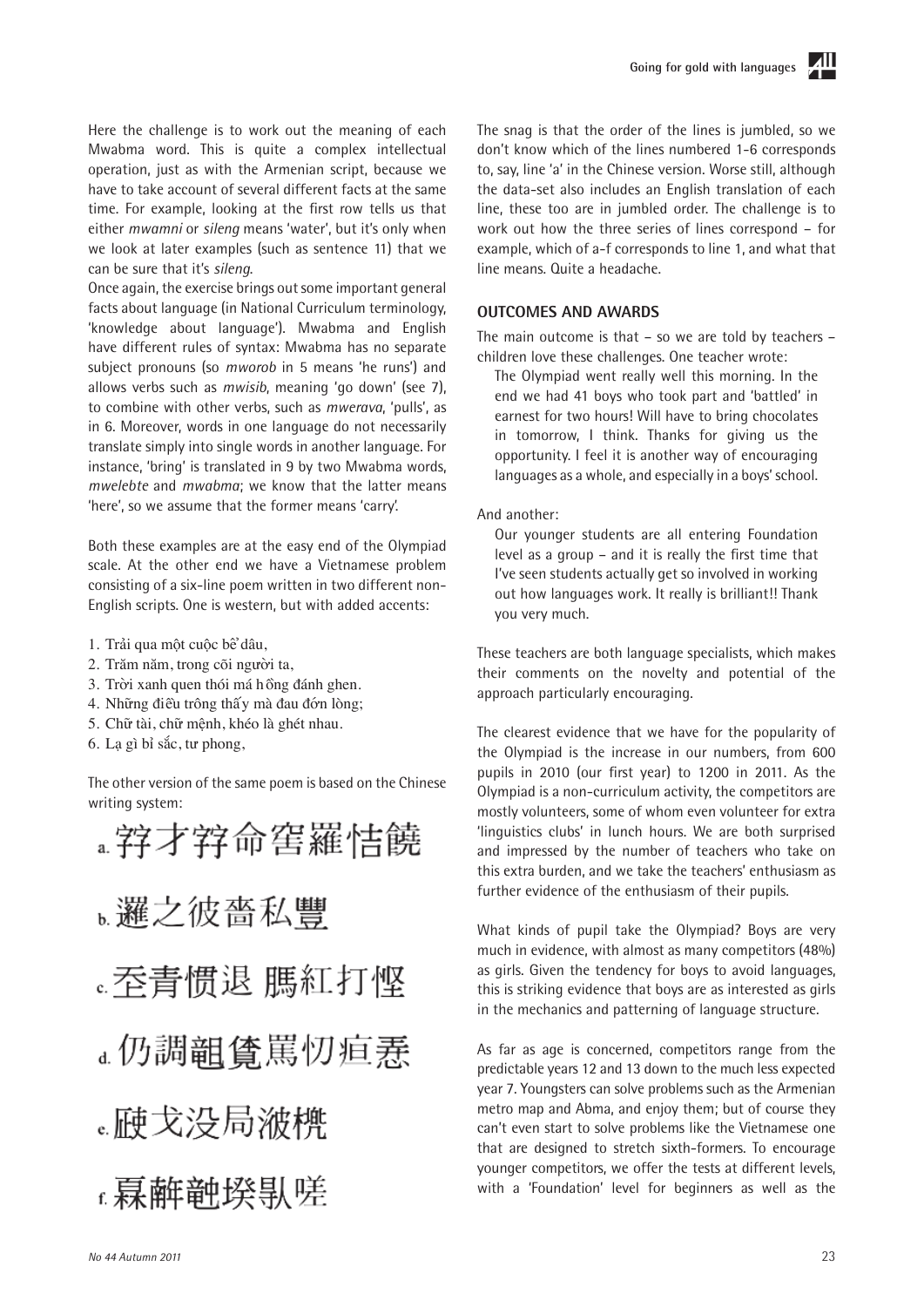'Advanced' level for high-fliers. As from next year we shall increase the number of levels to three, with even easier problems at Foundation level as well as a new 'Intermediate' level. We are very keen to build up our younger clientele.

As you may have noticed in a teacher comment above, one interesting development among younger competitors is a tendency for team work. The Advanced level is entirely for individuals, who are competing for places in the second round (explained below); but at lower levels this doesn't apply, so we're relaxed about exam conditions. If pupils prefer to compete in teams, they can – and many do.

The quality of answers varies, as you might expect. Some pupils hardly make any progress at all, and would benefit a great deal from training. At the other end, some pupils are astonishingly able. Not only can they see patterns and clues that most of us miss, but they do so amazingly quickly. (For instance, the Vietnamese problem was just one of five problems to be solved within three hours.)

As a measure of achievement, at Advanced level we provide a named certificate for every competitor, including gold, silver or bronze certificates for about a third of competitors; and at lower levels we provide schools with a template for their own certificates. In addition, for the real high-fliers there is the possibility of selection for the second round, or even a place in the UK team (as explained below).

## **EDUCATIONAL BENEFITS**

Teenagers enjoy Olympiad work, but is it good for them? How does it mesh with the various goals that schools have?

Starting with the National Curriculum, the Olympiads fit the spirit of the general introduction to the curriculum for Foreign Languages:

Pupils also learn about the basic structures of language. They explore the similarities and differences between the foreign language they are learning and English or another language, and learn how language can be manipulated and applied in different ways. Their listening, reading and memory skills improve, and their speaking and writing become more accurate. The development of these skills, together with pupils' knowledge and understanding of the structure of language, lay the foundations for future study of other languages.

Each Olympiad problem extends pupils' understanding of 'the basic structures of language' (which in the KS2 Framework is a separate strand called 'knowledge about language', although not recognised as such at KS3). It allows pupils to 'explore the similarities and differences between' languages, including much greater differences than they would be likely to meet in the normal range of language teaching. Each problem increases their 'knowledge and understanding of the structure of language' and, by showing how even the hardest codes can be cracked, 'lays the foundations for future study of other languages'.

At least in spirit, the National Curriculum accommodates activities such as Olympiad problems, so it is easy to justify the time needed for the Olympiad test as strictly 'relevant'. But it is much more than relevant. In that two- or threehour slot, the pupils are intensely and emotionally involved with the subject-matter in a way that rarely happens in conventional language lessons. Ask any competitor to name a language they met in the Olympiad, and, even months later, they'll remember at least one, and maybe even some facts about it. We are told that, for days after the test, pupils pester teachers for the correct answers.

But the National Curriculum is not the only thing that counts. Education is all about training minds, and traditionally the great mind-training subjects were the classics – Latin and Greek, including detailed study of the structures of these very exotic languages. The Linguistics Olympiad claims to reach much the same parts of the mind as the classics did before they died in most schools.

Olympiad work requires and develops some very important mental characteristics. Most obviously, it requires skill in formal analysis. Every problem involves some kind of pattern-spotting applied to language, in which patterns in one example have to be matched against patterns in other examples in order to identify higher-level patterns, and a solution often lies at the end of a very long chain of reasoning. In short, Olympiad problems are an exercise in analytical thinking, very similar to the thinking required for mathematics. The similarity to maths is especially striking among the most able competitors, many of whom turn out to be specialising in maths (often in combination with a language).

But Olympiads are not just about cold mathematical reasoning. Faced by an apparently insoluble problem, a competitor needs many other mental qualities. One is persistence, the dogged determination that goes on trying when others are giving up. But persistence has to be combined with the ability to see alternatives to the current dead end – lateral thinking, creativity, thinking outside the box, call it what you want. At higher levels of difficulty, the answers are never obvious and crucial clues are often buried innocently in the instructions. It is real detective work.

Another helpful pair of mental skills are the complementary abilities of attending to detail and thinking globally. As any language teacher knows, language is full of very fine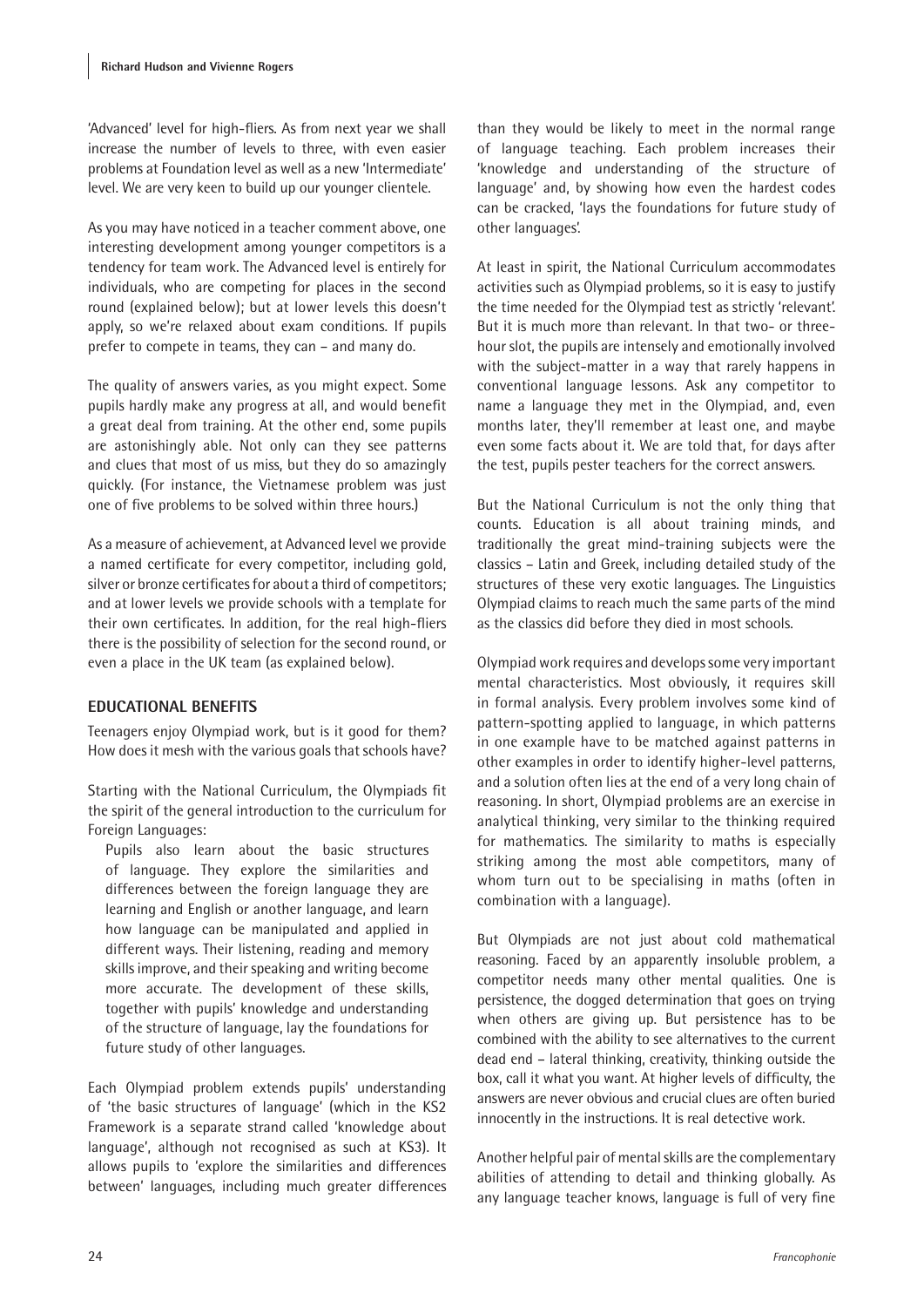

detail that sets native speakers off from novices, and Olympiad problems often turn on matters of such detail. For instance, a recent problem involved Turkish vowels, which include two kinds of 'i', one with and one without a dot. For English speakers, this is a tiny typographical detail which we happily ignore, but for Turkish speakers, and the Olympiad markers, it iscrucial.

But while paying attention to fine detail, an Olympiad competitor also has to think globally about the entire system as it emerges from individual examples. For example, problems often involve a coding system that pairs letters with some other kind of symbol, so the main challenge is to work out how individual letters are coded in the data so as to recode some new test words that use those letters. But, hard though it may be, that is not all. Some of the new words may include letters that are nowhere to be seen in the data – and you can be sure that these words score double or treble points. The only way to reach a perfect answer is to work out the general principles behind the code, and then to apply those general principles to the missing letters.

The similarities and relevance to language learning are obvious. When learning a language we have to pay attention to the fine detail of individual words – thousands of them – but we also need to understand the general principles of grammar so that we can produce new combinations that we have never heard before. The difference between an ordinary language learner and an Olympiad competitor is that the Olympiad forces competitors to work it all out for themselves on the basis of a bare minimum of raw data.

In short, Olympiad problems need analytical thinking, creativity, persistence, attention to detail and global thinking. But perhaps the most important mental quality for the Olympiads is confidence. If you're competing in the Olympiad, you need to believe in yourself. The problems come with a guarantee of solubility, so you can be sure that there is a solution, if only you can find it. Whether or not you succeed depends on your mind-set at the start. If you assume you're only capable of solving easy problems, then after staring at the data for two minutes and finding no easy solution, you give up. But if you believe in yourself, you know that hard problems will be hard, but (probably) soluble given enough effort. Some competitors panic and guess blindly; others just walk out of the room in despair. None need give up, because a breakthrough, minor or major, may well be just round the corner. This is why we are pleased that younger competitors work in groups, as a way of building confidence.

All of these skills are domain-general, applying as much to the study of languages as to mathematics and the physical sciences. And, far from being fixed at birth, all of them can be developed during the school years, with the teacher as both guide and goad. Languages are actually a particularly good domain for stretching those mental muscles, because most pupils can relate to a language system much more immediately than to, say, a mathematical or physical system. For one thing, they all speak at least one language expertly, so they already have some idea, albeit an implicit one, of how languages work; and for another, this unarticulated idea creates expectations which make exotic alternatives interesting.

### **HISTORY AND ORGANISATION**

Linguistics olympiads for school children were invented in Moscow in 1965. They were the brainchild of a small group of university linguists, specialists in the analysis of language structures. They were immediately successful, partly perhaps because Russian language education (as in much of Eastern Europe) has a strong focus on structure, starting with the structure of the native language in the primary school and building on this for foreign languages in later years.

Having become a regular annual event in both Moscow and St Petersburg, the idea was adopted in Bulgaria and other Eastern European countries, giving rise in 2003 to an annual International Linguistics Olympiad (abbreviated, confusingly, to 'IOL'). The 2010 IOL, in Stockholm, attracted entries from eighteen countries: Australia, Bulgaria, Estonia, Germany, India, Ireland, Latvia, Norway, Poland, Russia, Serbia, Singapore, Slovenia, South Korea, Sweden, the Netherlands, UK, and the USA.

The IOL is the peak of a growing number of national Olympiads, to which the UK Linguistics Olympiad (UKLO) is a relatively recent addition. (We sent our first team in 2009 without a proper national Olympiad of our own, with a handful of schools competing as guests of the Irish Olympiad.) Each national Olympiad is organised to suit its local circumstances, so UKLO is fitted to the needs of the UK - a relatively small country (compared, say, with the USA or Australia) where funding for such things comes from sponsorship rather than from an all-providing Ministry of Education, and where the national language is English. UKLO has a website, **www.uklo.org**, which gives a great deal of information about history, structure and organisation. The structure of the competition is summarised in the diagram below:

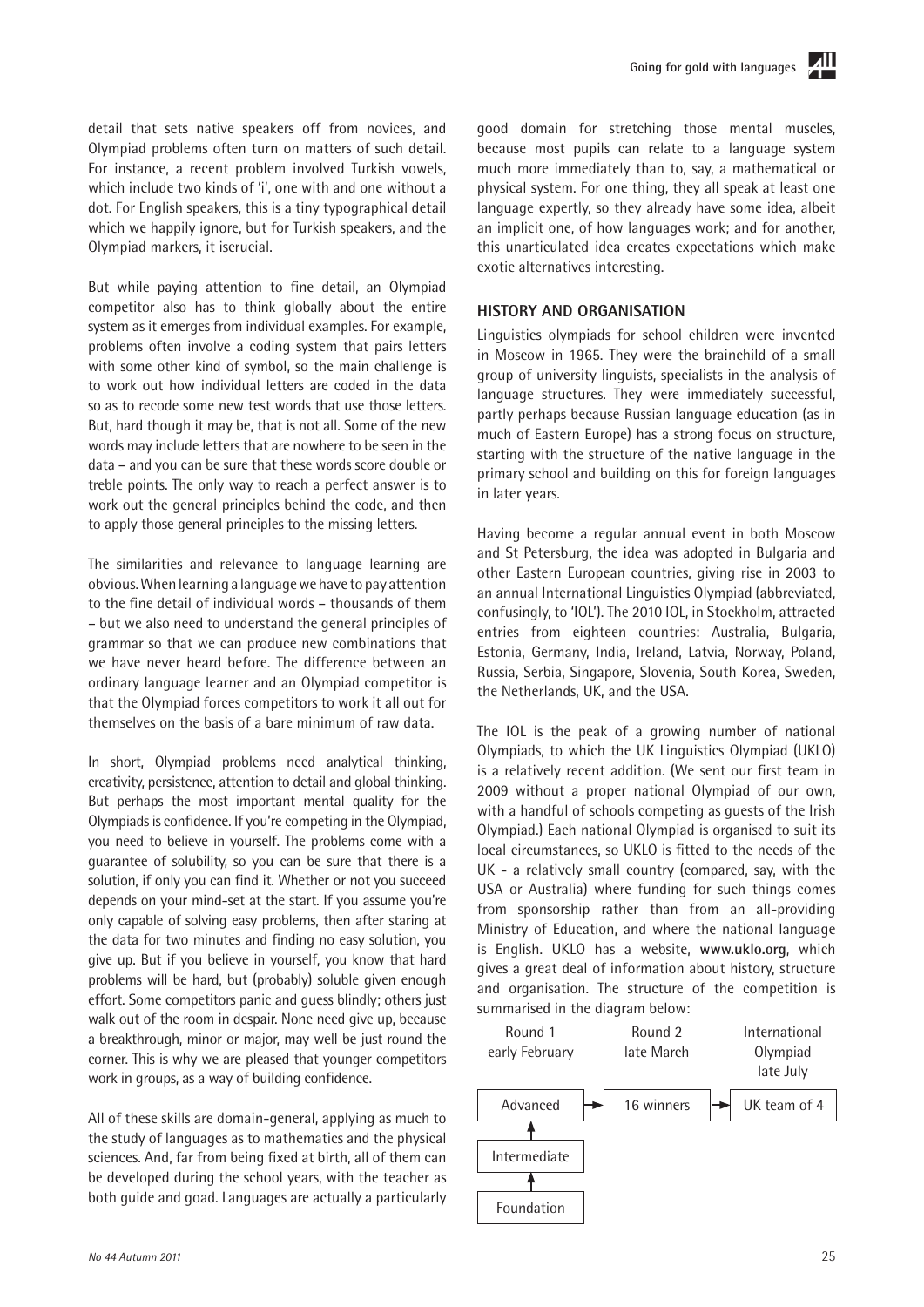As the diagram shows, the UKLO competition involves two rounds, both of which are completely free. Round 1 is open to all and (as explained earlier) can be taken at different levels of difficulty: Foundation, Intermediate and Advanced; the arrows are intended to indicate progression, in this case progression for a young competitor from year to year. (The test papers for different levels overlap, so that easier tests include a taste of the next level up; so a total of nine questions provides 1-5 for the Foundation level, 3-7 for Intermediate and 5-9 for Advanced.) UKLO distributes the test papers electronically to contact teachers, who print them and arrange the test locally, to suit their local needs, within a time-frame of a few days in early February. All tests are done on paper, rather than using computers (in contrast with the USA, where some test centres provide computers).

UKLO marks Advanced papers centrally (using a panel of volunteer markers recruited from UK universities), but Foundation and Intermediate scripts are marked locally by contact teachers, using a mark scheme provided by UKLO. All marked scripts, including Advanced level, are eventually returned to the pupils concerned, who can compare their marks with a published national profile of marks by age; so every competitor can see how they compare with the national average, even if they don't manage to win a Gold, Silver or Bronze certificate. The feedback process is completed when we put the test material, together with correct answers and the marking scheme, on the internet.

One outcome of Round 1 is the selection of sixteen highfliers to take part in Round 2, which is a residential weekend in late March at a UK university. Round 2 includes a whole day of training by three tutors in problem-solving at the international level, and a great deal of team-building and camaraderie. It culminates in another test to select the best four as the UK team for the IOL in late July.

The standard at Round 2 is astonishingly high and the UK can be very proud of the teams it sends, which have already won several awards at the international level. However, the main focus of UKLO is not on the few high-fliers, but on the many who take part and enjoy it, however successful or unsuccessful they are.

As mentioned earlier, the competition is entirely free to schools and pupils at all levels, including Round 2 and the international event, so one of the tasks of the UKLO committee is fund-raising, alongside administration, recruitment, publicity, training and problem-setting (where we collaborate with the other English-speaking Linguistics Olympiads). Any school that is considering taking part in the next year's competition is advised to check the information at **www.uklo.org** and to register following the instructions given there.

## **FRENCH**

The Olympiad does not just rely on exotic languagesand even familiar languages like French can provide a challenge for pupils. A simple example is a problem set at Foundation Level in 2010, which requires pupils to think logically about an aspect of French that they are unlikely to have considered, even if they have studied it at school. The problem is called 'Sorry we have no red cucumbers', and starts like this:

If you buy red onions and peppers, what colour are your purchases? The onions are red, but what about the peppers? Now consider the following French phrases and their translations:

| oignons rouges      | red onions         |  |
|---------------------|--------------------|--|
| poivrons rouges     | red peppers        |  |
| oignons et poivrons | onions and peppers |  |

N.B. You don't have to know French to answer this question, and even if you do know French, it won't be much of an advantage to you!

As you can see, competitors have to think about the ambiguities that arise when two nouns are coordinated (by means of 'and'), and a single adjective is attached to one of them. Does this adjective also apply to the other noun? And of course what makes French interestingly different from English is the reverse ordering of noun and adjective, which means that an adjective attached to the second noun in French has the same effect as one attached to the first noun in English. For instance, one of the questions asks for a translation of 'red peppers and onions' which maintains the ambiguity in the English; and competitors must work out that this effect can only be achieved by attaching *rouges* after *oignons*.

At the other end of the scale of difficulty, we find a French question that appeared in the 2003 International competition. Here the challenge is to work out when to use *re* or *ré* before different verbs. The answer is based on a mixture of phonology and semantics (meaning) and is given at the end of this article. When this question was used as part of the training for round 2 of the 2010 UKLO competition, pupils were really engaged in spite of the familiarity of the language.